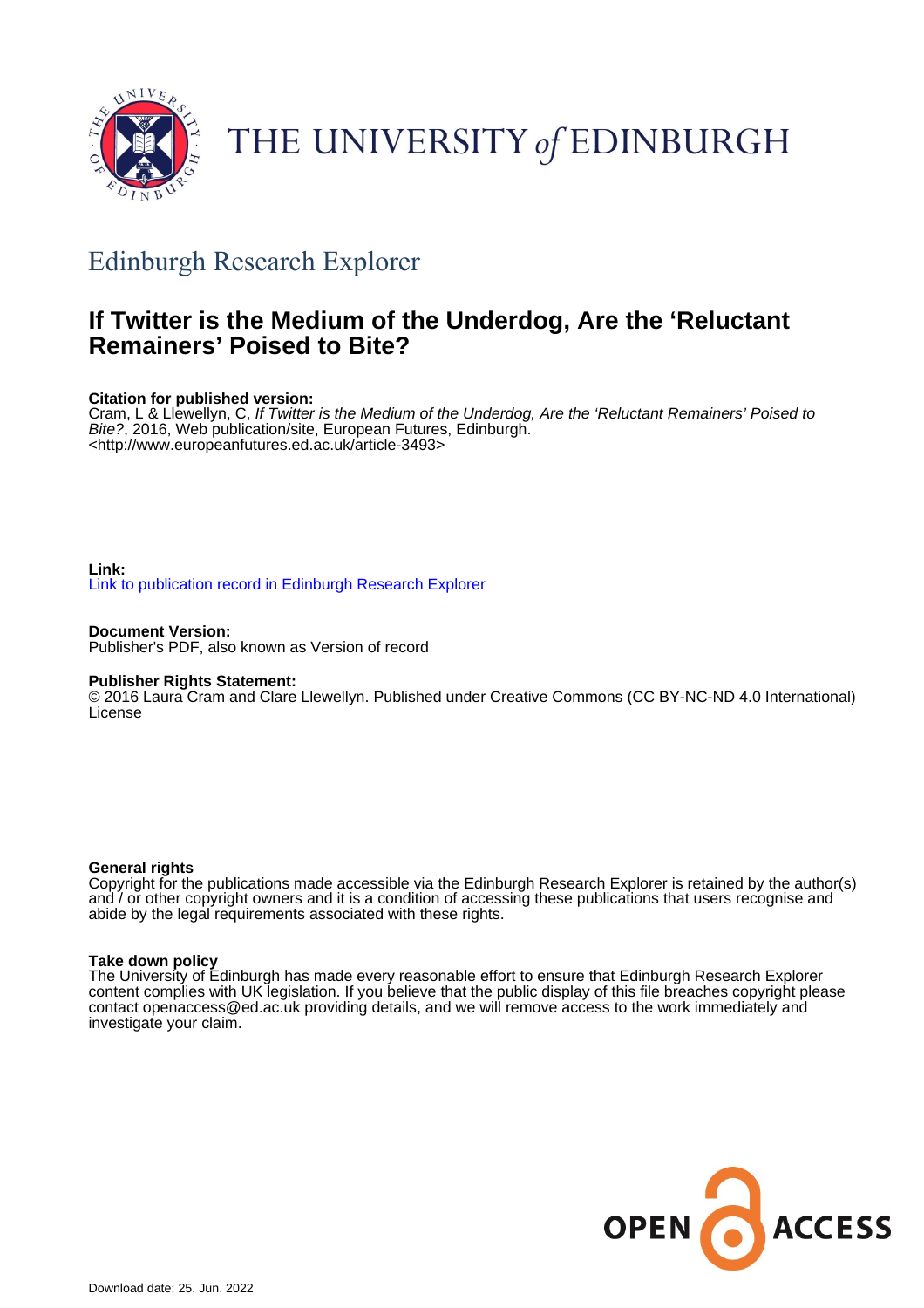### Article  $\vert$  No 120



#### If Twitter is the Medium of the Underdog, Are the 'Reluctant Remainers' Poised to Bite?

Author(s): Laura Cram, Clare Llewellyn

Permalink: http://www.europeanfutures.ed.ac.uk/article-3493

Publication: 23 June 2016

Article text:

What can Twitter tell us about the views of the UK electorate ahead of the EU referendum? Laura Cram and Clare Llewellyn illustrate that, while Leave supporters continue to have a much more visible presence on Twitter, this balance has shifted, with pro-Remain tweets becoming more frequent in the latter stages of the campaign. This trend could indicate the presence of silent, or 'reluctant', Remain supporters who could have the potential to influence the final outcome of the vote.

The Twitter debate is heating up as the EU referendum approaches. The trend in the opinion polls, up to the last few days, has been for growing pro-Leave support, although overall the balance is  $50/50$ . The last few days has seen something of a rally for the Remain side. But we have been observing a countertrend to the growth in Leave support in our longitudinal Twitter [sentiment analysis](http://blogs.sps.ed.ac.uk/neuropolitics/2016/01/06/uk-eu-twitter-sentiment-analysis-an-analysis-of-the-sentiment-in-the-twittersphere-towards-the-uk-leaving-or-remaining-in-the-eu) for some time  $-$  a countertrend that pre-dated the recent rally in pro-Remain numbers in the traditional opinion polls.

Leave has dominated the EU referendum Twitter debate throughout. There has, however, been a very clear and growing trend of increasing Remain support, although it is still much lower than Leave. Back in August and September 2015, we regularly saw 3 per cent tweeting in favour of Remain and 97 per cent for Leave. Now, we regularly see 20-25 per cent for Remain.



Figure 1 | Share of Pro-Remain and Pro-Leave Tweets (Aug-Sep 2015)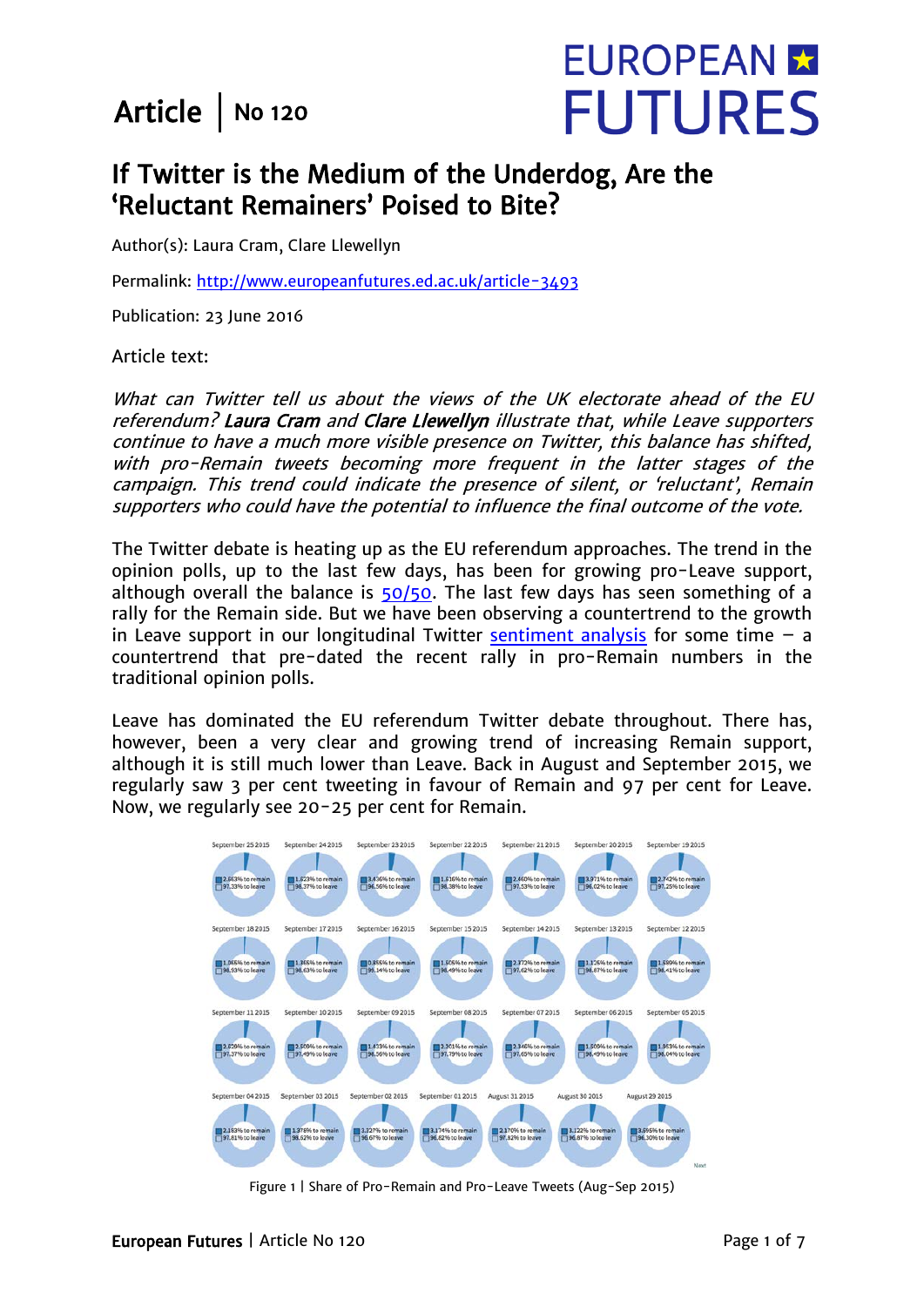

Article  $\vert$  No 120



Figure 2 | Share of Pro-Remain and Pro-Leave Tweets (May-Jun 2016)

Our unique longitudinal data set allows us to [compare and contrast](http://www.pol.ed.ac.uk/neuropoliticsresearch/sections/remote_content) the way that the official campaign groups use Twitter, as compared with the wider public in the Twitter stream, and to begin tracking the trends in Twitter behaviour, including the use of [hashtags.](http://www.europeanfutures.ed.ac.uk/article-2186) We are trying to find out whether and in what ways social media data analysis might help to compliment the more traditional top-down opinion polls.



Figure 3 | Hashtag Usage During the EU Referendum Campaign (Jun 2016)

Twitter analysis has strengths and weaknesses. Twitter users are not [representative](http://ssc.sagepub.com/content/early/2014/11/27/0894439314558836.full.pdf+html) of the wider public – they are self-selected users, not those chosen on the basis of careful sampling by opinion pollsters. Twitter users tend to be highly motivated (with an axe to grind), [younger](http://journals.plos.org/plosone/article?id=10.1371/journal.pone.0115545) than average (though not exclusively young) and are [more often](http://www.bbc.co.uk/news/blogs-trending-32137886) male when engaged in political debate.

So, any insights are partial. That said, Twitter is a reflection of spontaneous, motivated behaviour. It helps us to see where those highly motivated individuals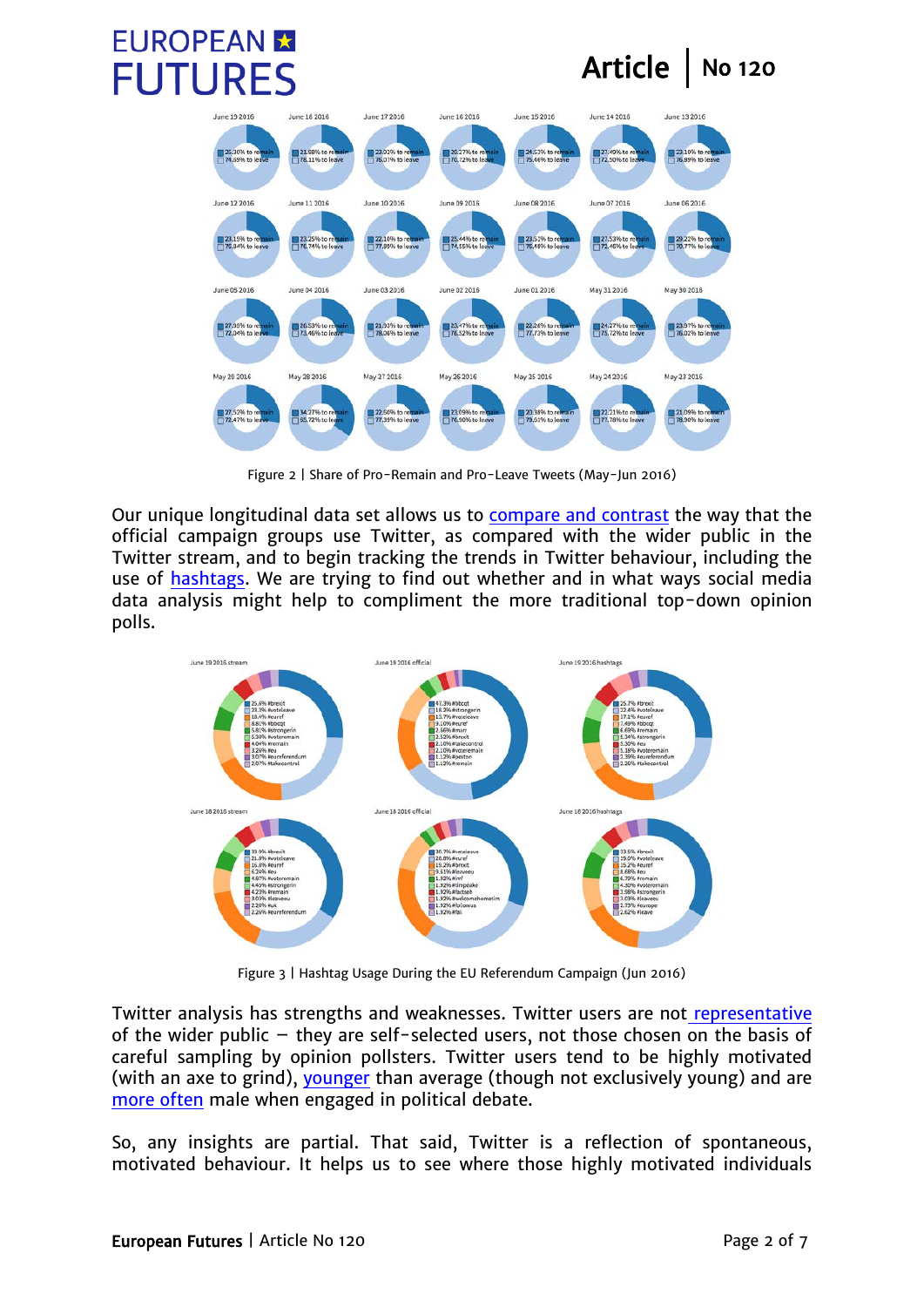# **EUROPEAN M FUTURES**

Article | No 120

position themselves in relation to the debate, what appears to provoke peaks in motivated activity and also the overall trends in these vocal and active publics.

It is tempting to be drawn into headline-making statements, such as 'tens of millions' of tweets have been posted on the EU referendum, but it is important to remember that 500 million tweets are sent daily (around 6000 tweets per second). Our unique [collection method](http://dl.acm.org/citation.cfm?id=2925433) allows us to put the Twitter debate on the EU referendum into a more meaningful perspective.

Although we have a huge data set containing almost 20 million tweets relating to the EU referendum, it is useful to know what proportion of Twitter users are actually talking about the EU referendum. In our sample of the wider stream of Twitter debate (a sample not collected on the basis of EU-related hashtags), those discussing the EU referendum initially constituted only about 0.06 per cent of the English-language tweets worldwide.

We have been watching the volume of Twitter conversations on the EU referendum grow. Tweets relating to the EU referendum now constitute around 0.5 per cent of worldwide English-language Twitter conversations in this data set. This is likely, of course, to be an even higher proportion of UK-based tweeters.



Figure 4 | Proportion of Tweets on the EU Referendum (Percentage)

To put that in further perspective, in the same sample, the proportion of Twitter users talking about other major events and celebrities is broadly similar to those now discussing the EU. One useful contribution that Twitter analysis can make is to provide a measure of issue salience in the wider public debate, as indicated by the proportion of Twitter users spontaneously engaging in discussions on an issue. In the case of the EU referendum, despite the high stakes at play, this was not very high until recently, but it is growing rapidly as the referendum approaches.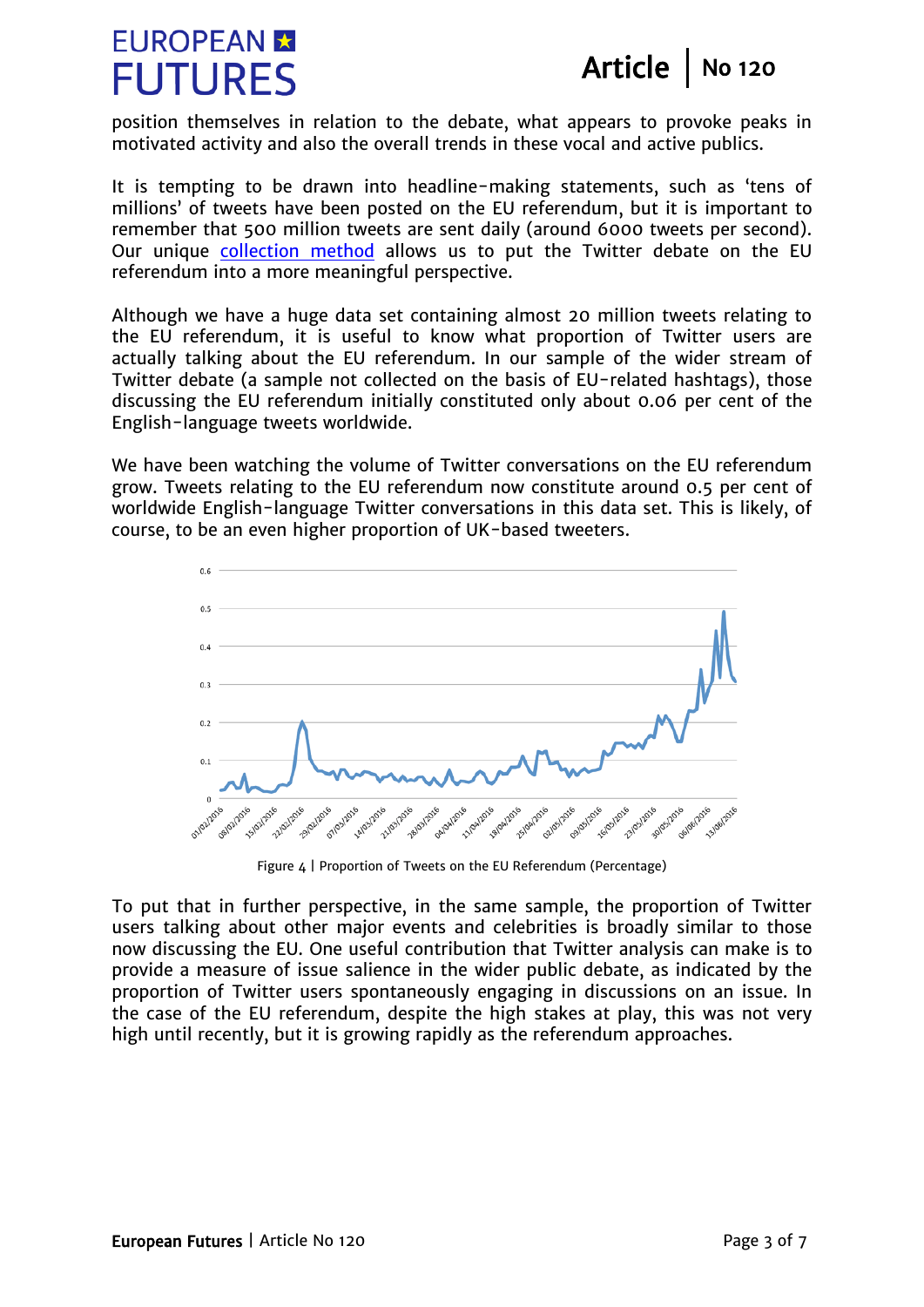### Article | No 120

# **EUROPEAN R FUTURES**



Figure 5 | How Tweets on the EU Referendum Compare to Other Topics on Twitter

Examining patterns in the Twitter debate can also tell us the topics those motivated to tweet are spontaneously associating with the debate on the EU referendum. This allows us to explore how the EU referendum is being linked with other issues. We can also begin to break this down geographically, allowing us to examine how the different nations within the UK are tweeting about the EU referendum.



Figure 6 | Variations in Twitter Behaviour: England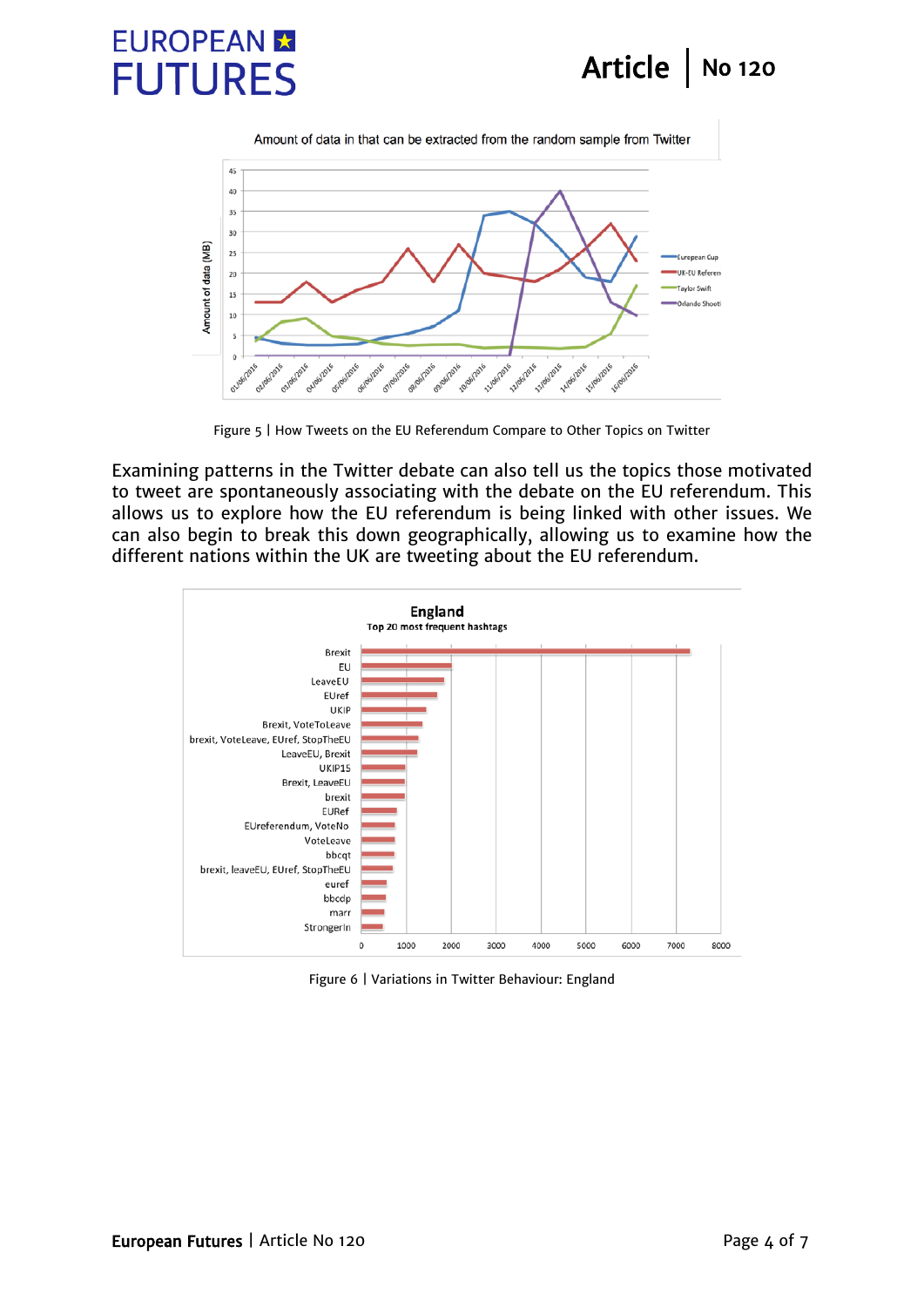# **EUROPEAN M FUTURES**



Figure 6 | Variations in Twitter Behaviour: Scotland



Figure 6 | Variations in Twitter Behaviour: Wales

We know from our Twitter data, first, that Leave as a campaign were faster out of the gates on Twitter and dominated, even when at a lower ebb in opinion polls. Leave continue to dominate on Twitter, though we are seeing a growth of pro-Remain activity. This may reflect the intensity of motivation for those in favour of Leave.

Despite very public splits in the Leave camp, there has been an impassioned commitment from Leave supporters to their cause, and a shared anti-establishment position, that is clearly deeply motivating and highly salient to those individuals.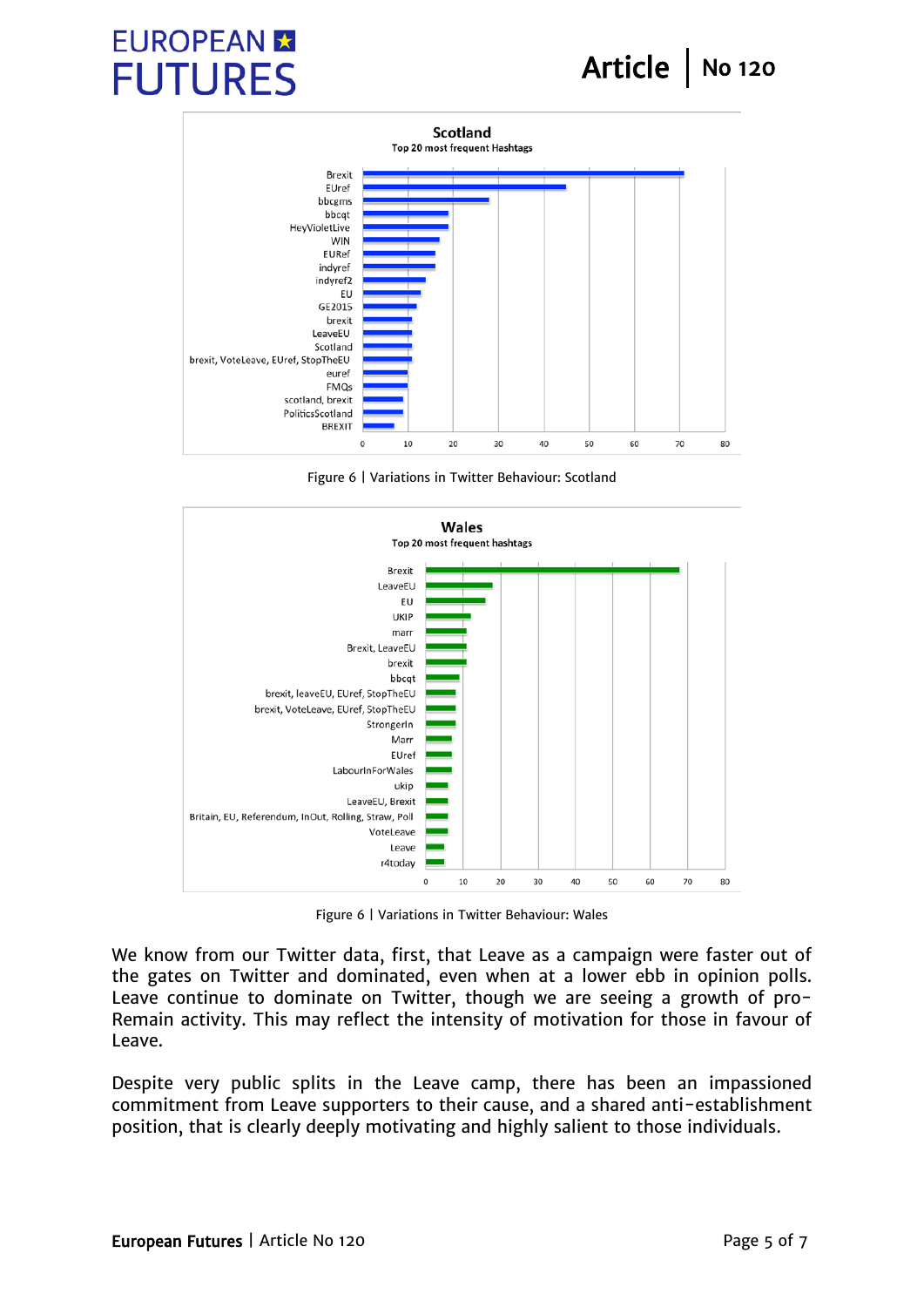## **EUROPEAN M FUTURES**

Article | No  $120$ 

Second, the Remain campaign got off to a much slower start on Twitter. Despite the greatly improved presence of the official StrongerIn campaign on Twitter, it has never attained the degree of impact on Twitter achieved by Leave. The picture is of a much less motivated public. This may reflect the lack of a positive cause to rally around. Early discussions around the renegotiation of the UK's deal with the EU inevitably focused on its current shortcomings.

The smaller proportion of pro-Remain tweets compared with pro-Leave may be explained by this lack of intense impassioned motivation to champion the cause of EU membership. Early on, any bumps in Remain support were clearly event-related – for example, in response to David Cameron's letter to Donald Tusk on October 2015 and when the UK's 'new settlement' with the EU was announced in February 2016. That is no longer simply the case.

Third, the dominance of pro-Leave tweeting is apparent in England, Scotland and Wales. In line with what we might expect from the opinion polls, in which Leave support is highest in England, and lower in Scotland (with Wales in the middle), England tweets most and has the most pro-Leave Twitter presence.

Even in Scotland, however, contrary to the traditional polling picture, which has a stronger pro-Remain presence in Scotland, the dominant trend amongst tweeters is in favour of Leave. This might be explained if those activists, who believe that a Leave vote would facilitate a second independence referendum, are tweeting in favour of Leave.

It may also, however, simply reinforce our findings that Twitter is the domain of the underdog. This is reinforced by the picture in Wales, which has been leaning increasingly towards Leave in the opinion polls, and is the only nation to feature #StrongerIn in its top 20 hashtags.

It is also notable that the scale of tweeting is disproportionate to the population differences in the three nations. We see around 100 tweets in England on the EU referendum for every one in Scotland and Wales. A difference in EU referendum salience of an order of magnitude in relation to national population differences of nearer to 1 in 10.

Tweeters are typically highly motivated and perhaps see themselves as the underdogs in the debate. Salience, coherence and intensity are key to motivation. This explains Leave dominance. But how do we explain the pick-up in pro-Remain sentiment, which contrasted so strongly with the dominant opinion poll trends and pre-dated their recent shift towards remain, and what might it mean?

As the Remain cause has been fairly consistently under pressure in the polls, the rise in pro-Remain tweeting is perhaps unsurprising. Those previously unmotivated to act have been galvanised into action. The rise in pro-Remain tweeting is clearly no longer simply an event-related response, as it was at the early stages. What we can't know, however, is what this says about those who are not tweeting  $-$  or what proportion of each camps' supporters are active on Twitter.